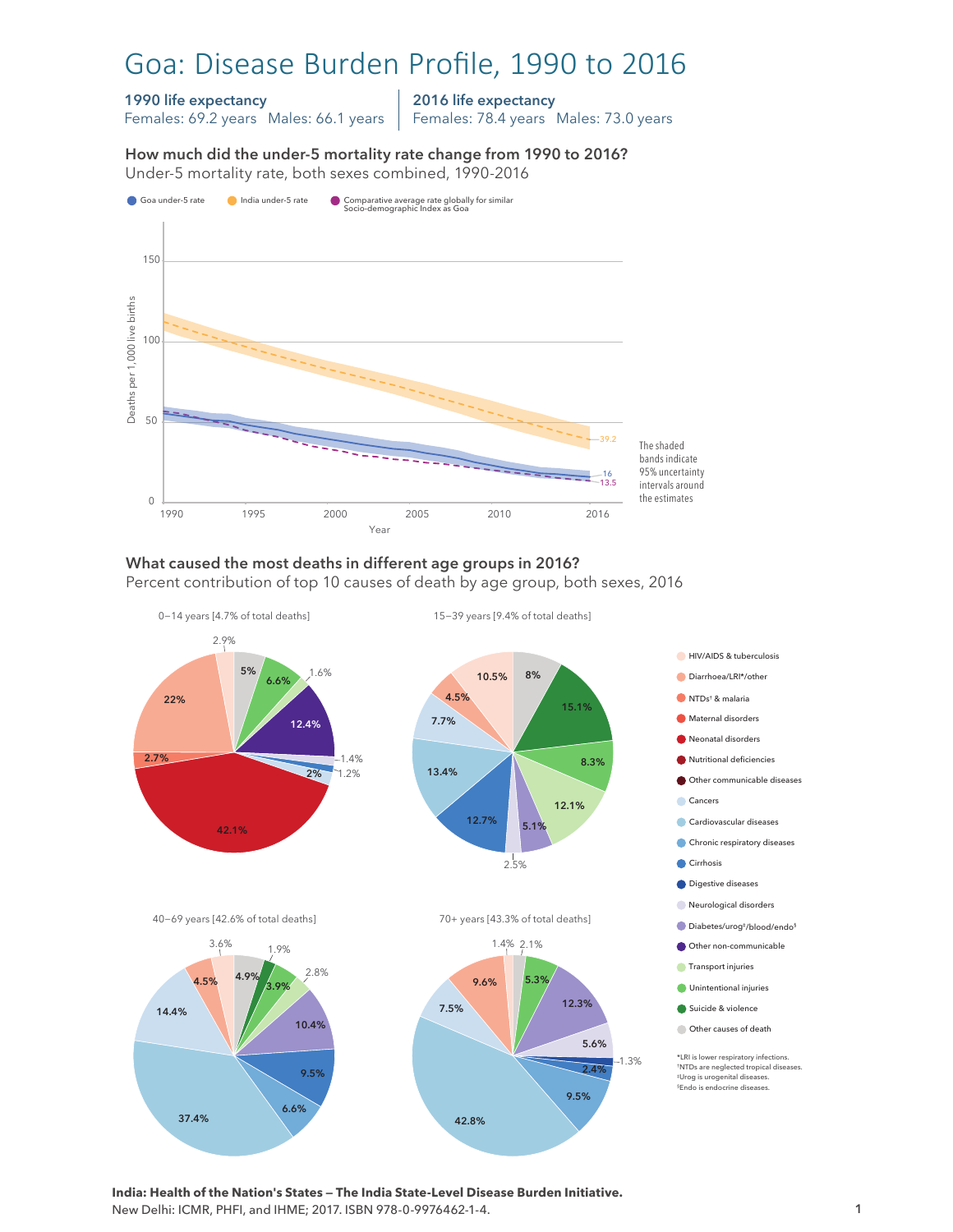# Proportion of total disease burden from:

## Premature death: 56.1% | Disability or morbidity: 43.9%

### What caused the most years of life lost, by sex, in 2016?

Top 15 causes of YLLs, ranked by percent for both sexes combined, 2016



## What caused the most years lived with disability, by sex, in 2016?

Top 15 causes of YLDs, ranked by percent for both sexes combined, 2016



\*Sense organ diseases includes mainly hearing and vision loss.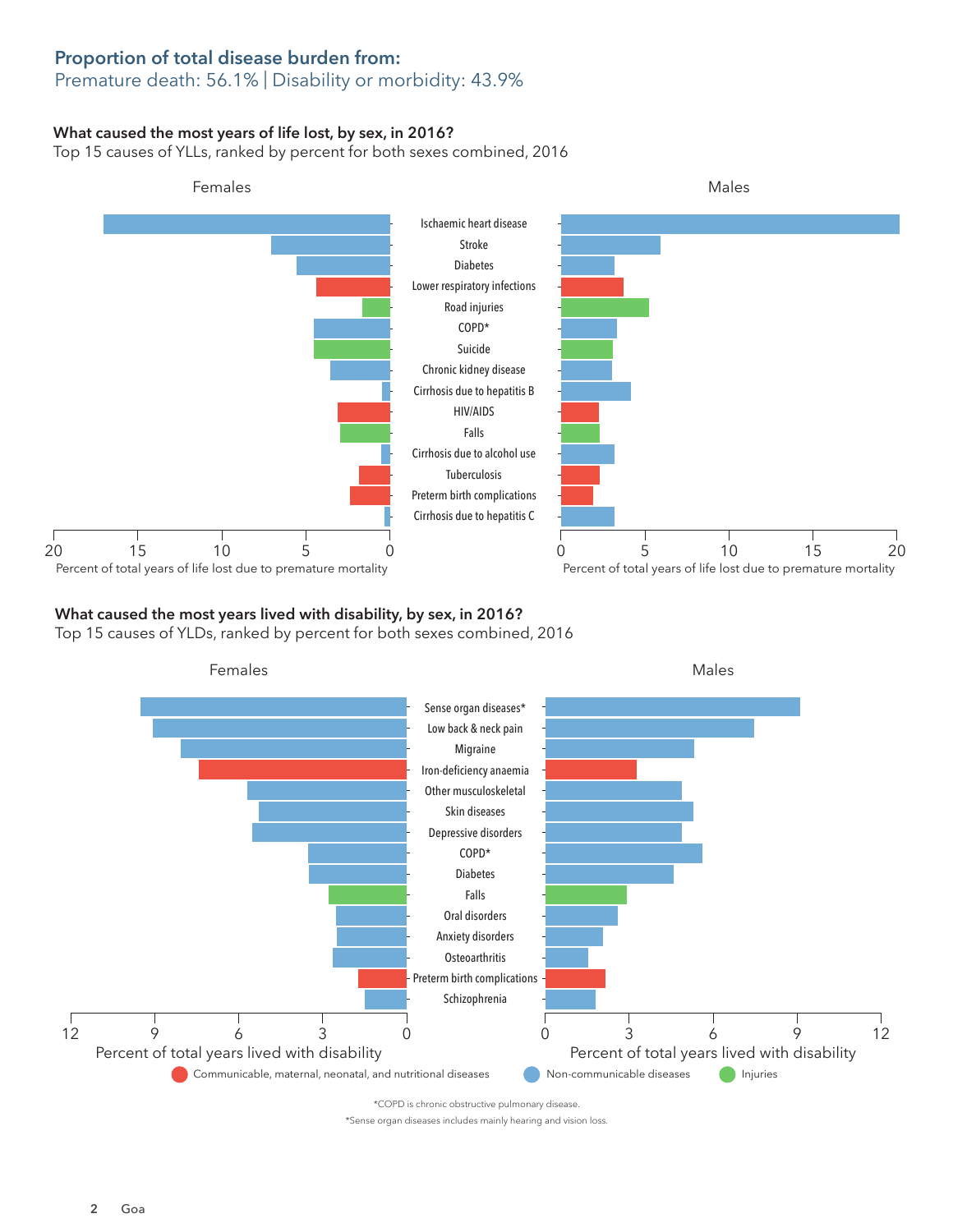## Proportion of total disease burden from: CMNNDs: 17.6% | NCDs: 70.9% | Injuries: 11.5%

How have the leading causes of death and disability combined changed from 1990 to 2016? How have the leading causes of death and disability combined changed from 1990 to 2016? Change in top 15 causes of DALYs, both sexes, ranked by number of DALYs, 1990–2016 Change in top 15 causes of DALYs, both sexes, ranked by number of DALYs, 1990–2016







Percent of DALYs by age group, both sexes, 2016 Percent of DALYs by age group, both sexes, 2016

The number in the bracket on top of each vertical bar is the ratio of percent DALYs to population for that age group. The number in parentheses after each age group on the x-axis is the percent of population in that age group.